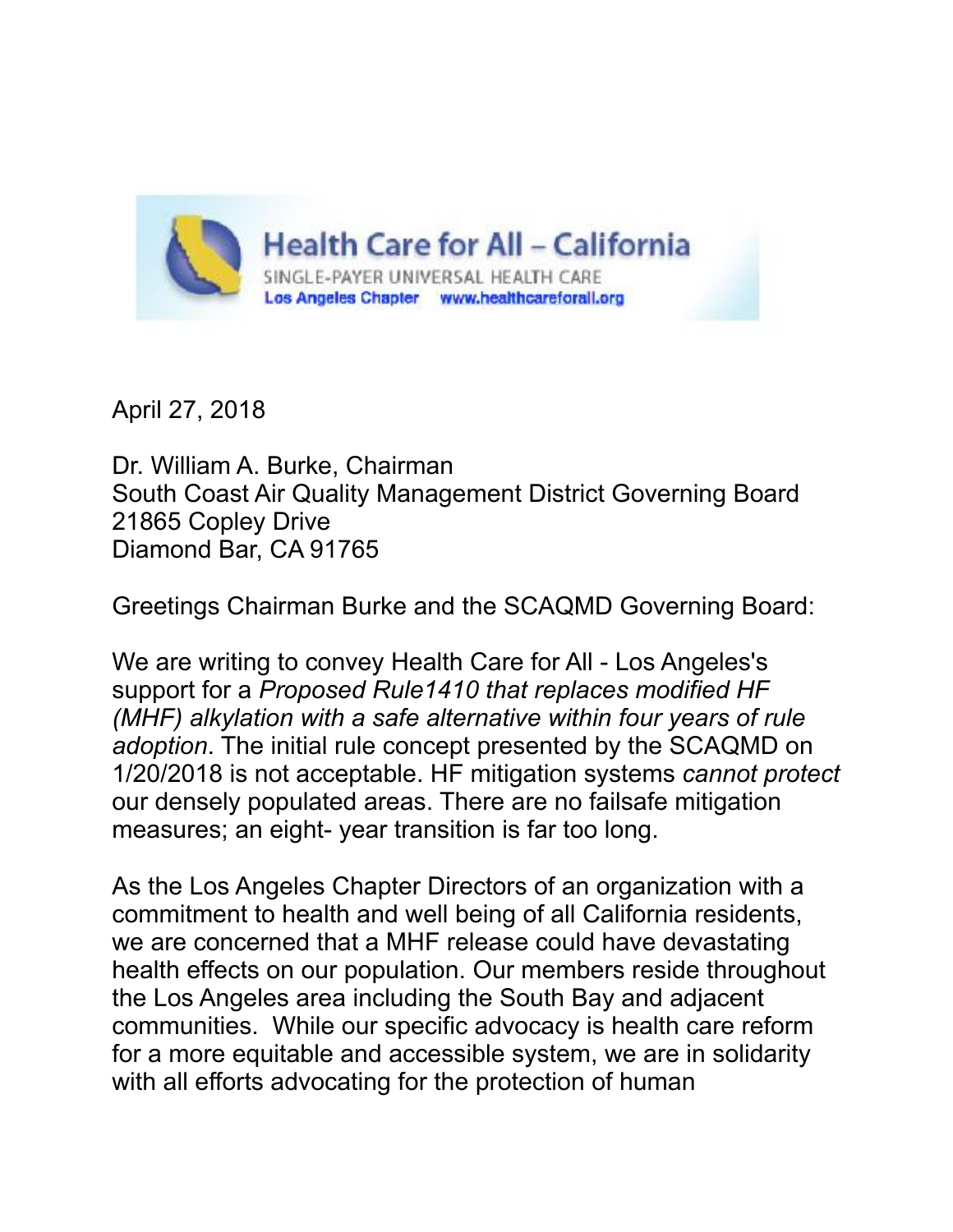health and the promotion of a sustainable secure existence for all residents.

As a registered nurse formerly employed by the LA County Department of Health Services in Public Health Clinics and as a disaster responder to Hurricane Katrina, I have seen first hand the health problems resulting from community neglect, lack of adequate administrative planning and the ensuing environmental devastation. In addition, I am a native of the south bay area and remember the oil storage tank fires raging for months in 1967 blackening the sky with oil residue and creating respiratory hazards for many residents, young and old. I currently have family, friends and former neighbors residing in several south bay communities. My grandchildren are living not far from the Torrance Refinery.

Our generation has witnessed the widespread and long term disasters of Hiroshima, Agent Orange, Depleted Uranium contamination, Love Canal, Chernobyl, Bhopal, Nuclear Testing fallout cancer clusters, numerous mine disasters and a variety of explosions involving toxic chemicals. Too often responsible agencies have not done the job of protecting people from these threats. Because we posess the knowledge to circumvent this specific potential disaster at the Torrance Refinery, it is imperative that every measure to create the safest environment possible is adopted to protect human life and health. We urge you to adopt Rule 1410 as a responsible alternative to the initial rule.

If accidentally released, HF and MHF become airborne in a dense, ground-hugging fog that could cause death or irreparable injury for miles. The South Bay and Harbor areas and beyond are at risk. This is unacceptable and *unnecessary*, since three safe alternatives exist. HF is especially hazardous because it is a systemic poison. Severe delayed symptoms can arise after relatively minor exposure. This increases the burden on medical response teams and on the facilities necessary to care for an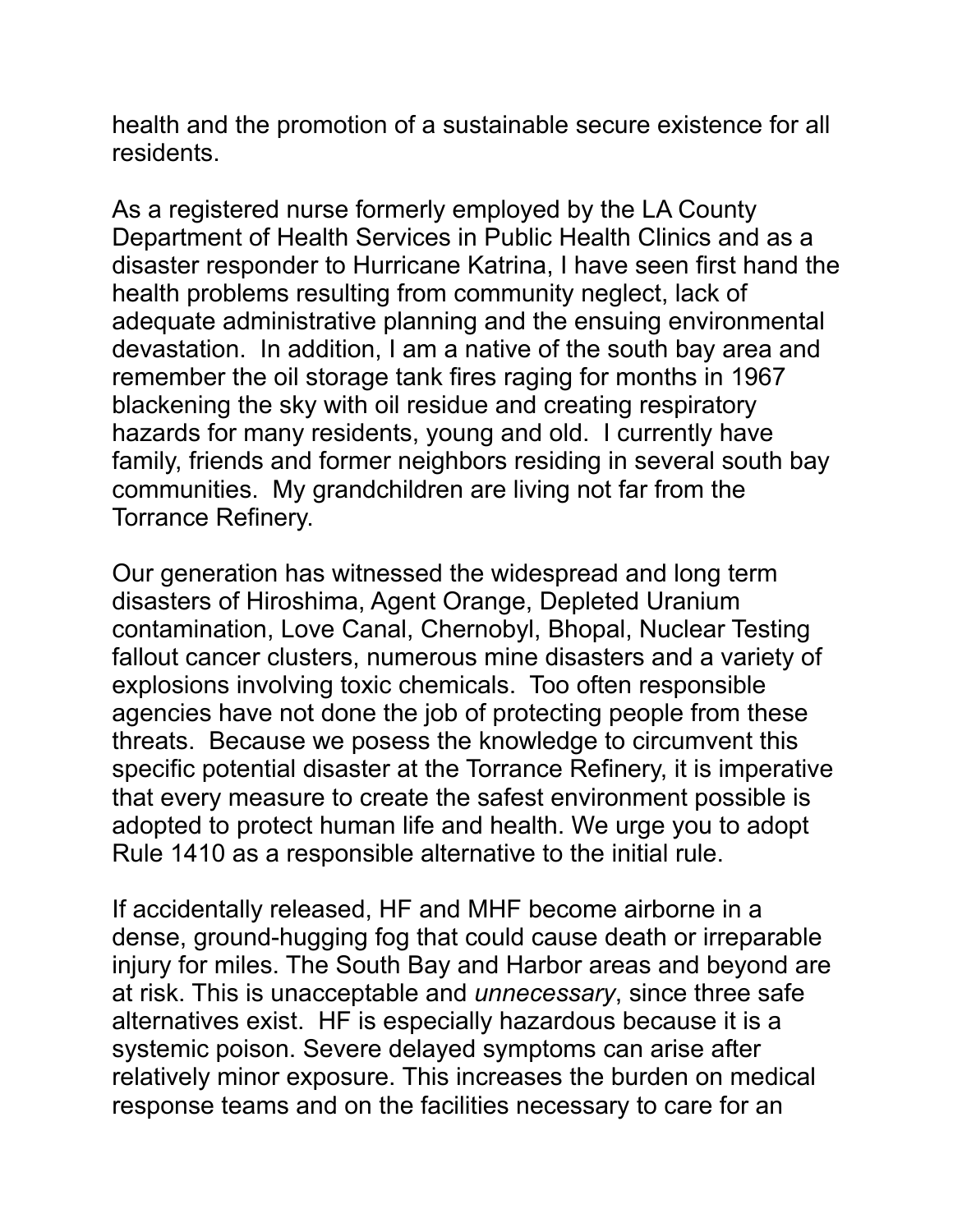injured population. Given our high population density delivering the immediate treatment needed by survivors would be an insurmountable challenge.

As we have seen with the ubiquitous presence of strontium 90 in US children from the nuclear testing of the 1950's, children are especially susceptible to toxins and face even greater danger from MHF than adults. Their sensitivities are not reflected in HF toxicity ratings. Children are more susceptible to contaminants like HF which is absorbed through the skin. They receive larger doses from the same exposure because of greater lung surface to weight, and are more vulnerable because of the smaller diameter of their airways and their faster respiration rate.

Over the 64 years my family has lived near the Torrance Refinery there have been repeated safety issues and the 2015 explosion was a near-miss on 50,000 lb. MHF that could have been *catastrophic*, according to the Chemical Safety Board. The EPA investigation into the Torrance refinery's RMP report found the MHF risk zone is significantly understated and that the HF risk distance should apply instead. MHF alkylation must be eliminated before a MHF release causes a disaster of Bhopal like proportions in the South Bay or Harbor areas.

If a moderate to severe MHF release occurs, the human toll would be enormous. We cannot in good conscience allow a dangerous situation of this magnitude to threaten our population. Government agencies, especially the SCAQMD, are charged with the responsibility to regulate for the safety and security of our residents.

It is our hope that you will fulfil the requirements of your commission to safeguard the public good and to honor the basic human rights of all to live in a more secure environment, minimizing serious hazards that threaten our health and well being. We urge you to act now and adopt rule 1410. It is the right thing to do.